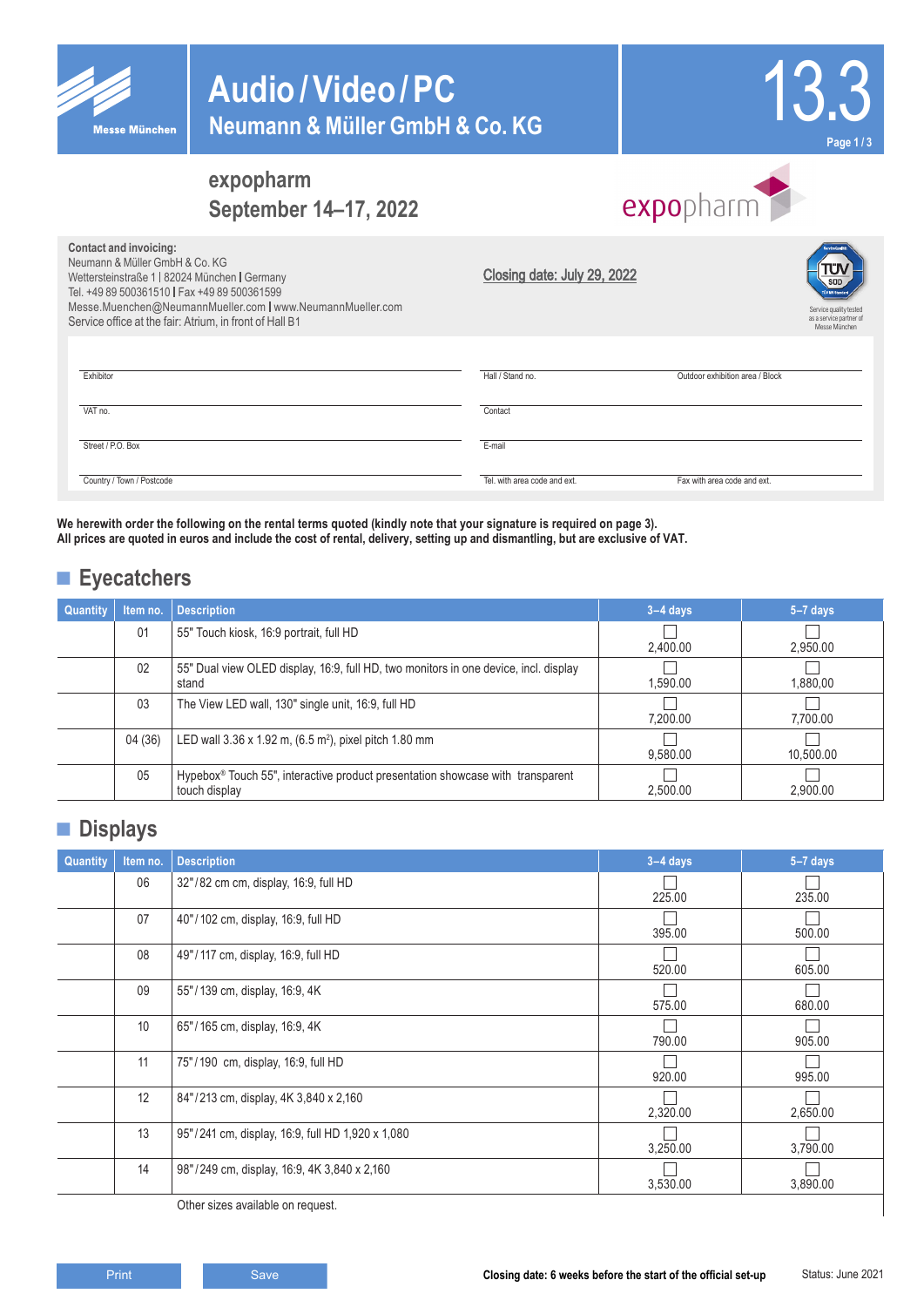



**expopharm September 14–17, 2022**



**Page 2 / 3**

### **■ Accessories & Players**

| <b>Quantity</b> | Item no. | <b>Description</b>                                             | $3-4$ days | $5-7$ days |
|-----------------|----------|----------------------------------------------------------------|------------|------------|
|                 | 15       | Floorstand for 32"-46" displays                                | 90.00      | 110.00     |
|                 | 16       | Floorstand for 46"-75" displays                                | 190.00     | 215.00     |
|                 | 17       | Floorstand for 84"-98" displays                                | 340.00     | 395.00     |
|                 | 18       | Professional 4K / full HD player (BrightSign)                  | 105.00     | 110.00     |
|                 | 19       | Laptop 15", includes Windows rental license and Office package | 235.00     | 260.00     |
|                 | 20       | Mini PC, includes Windows rental license and Office package    | 225.00     | 250.00     |

# **■ Apple products**

| Quantity | Item no. | <b>Description</b>                         | $3-4$ days | $5-7$ days |
|----------|----------|--------------------------------------------|------------|------------|
|          | 21       | MacBook Pro 13" incl. current iOS          | 310.00     | 330.00     |
|          | 22       | MacBook Pro 15" incl. current iOS          | 340.00     | 360.00     |
|          | 23       | MacBook Pro 15" Touch ID incl. current iOS | 395.00     | 415.00     |
|          | 24       | iMac 21.5" incl. current iOS               | 310.00     | 330.00     |
|          | 25       | iMac 27" incl. current iOS                 | 340.00     | 360.00     |
|          | 26       | Mac Mini incl. current iOS                 | 285.00     | 345.00     |
|          | 27       | iPad Air 2                                 | 135.00     | 155.00     |
|          | 28       | iPad Pro 9.7"                              | 170.00     | 190.00     |
|          | 29       | iPad Pro 12.9"                             | 195.00     | 215.00     |
|          | 30       | iPad floorstand xMount                     | 145.00     | 160.00     |

## **■ Touch Displays**

| <b>Quantity</b> | Item no. | <b>Description</b>         | $3-4$ days | $5-7$ days |
|-----------------|----------|----------------------------|------------|------------|
|                 | 31       | Touch display 32"/81 cm    | 590.00     | 720.00     |
|                 | 32       | Touch display 48"/122 cm   | 860.00     | 990.00     |
|                 | 33       | Touch display 55" / 139 cm | 1,100.00   | 1,290.00   |
|                 | 34       | Touch display 65"/165 cm   | 1,320.00   | 1,570.00   |
|                 | 35       | Touch display 75"/190 cm   | 1,480.00   | 1,795.00   |
|                 |          | Other touch displays       | on request |            |